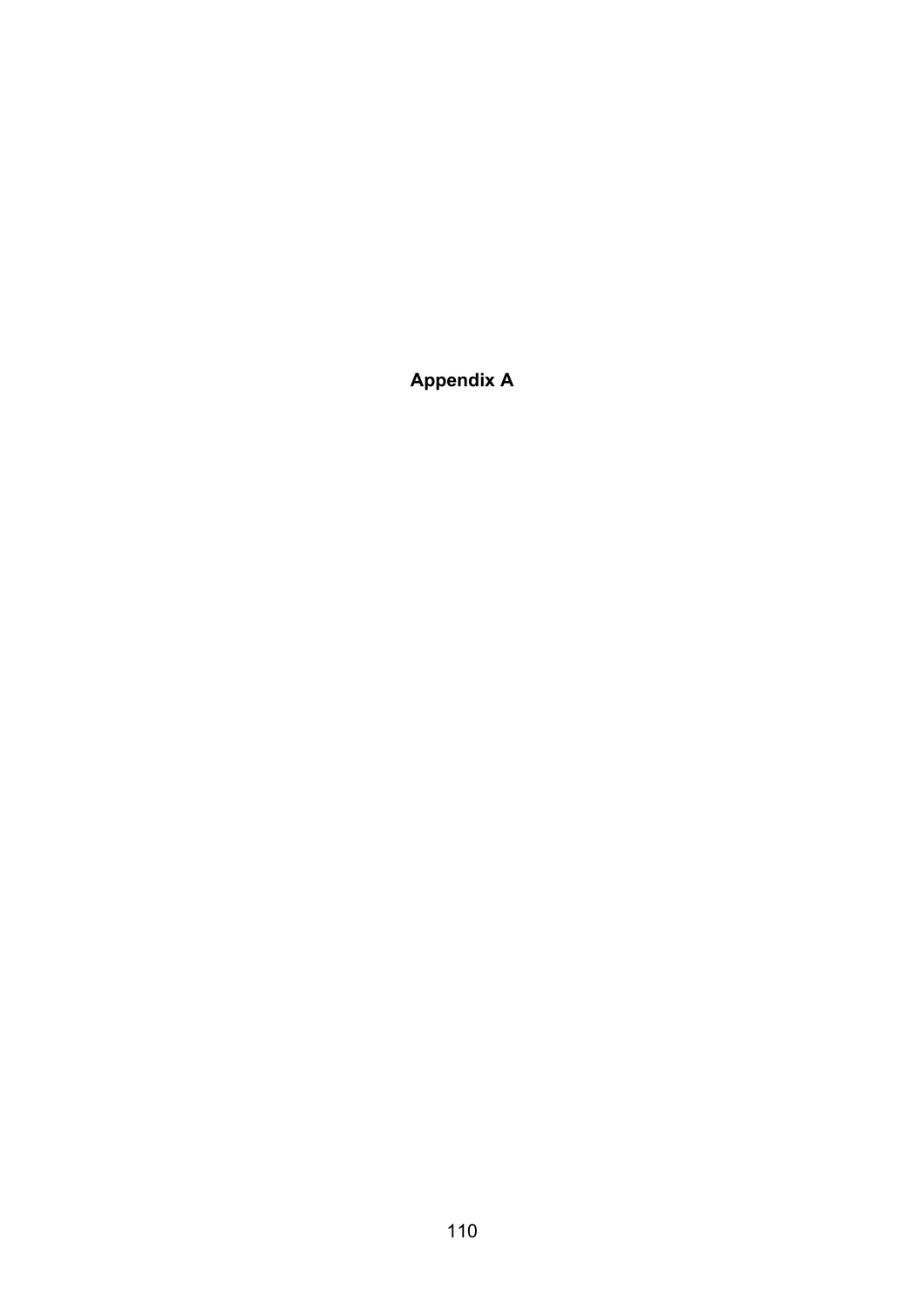**Appendix A: Urban Extensions Consultation Event – initial list of people/organisations asked to express an interest in attending.** 

| <b>Title</b>          | <b>First</b> | Last                                         | <b>Position</b>  | Company                         |
|-----------------------|--------------|----------------------------------------------|------------------|---------------------------------|
|                       | <b>Name</b>  | <b>Name</b>                                  |                  | <b>Name</b>                     |
| Councillor            | James        | Ashton                                       |                  | Northamptonshire                |
|                       |              |                                              |                  | <b>County Council</b>           |
| <b>Councillor Mrs</b> | Pam          | <b>Beirne</b>                                |                  | <b>Borough Council of</b>       |
|                       |              |                                              |                  | Wellingborough                  |
| Councillor            | Paul         | Bell                                         |                  | <b>Borough Council of</b>       |
|                       |              |                                              |                  | Wellingborough                  |
|                       |              |                                              | Little Irchester |                                 |
| <b>Mrs</b>            | <b>FE</b>    | Hunt                                         | Parish           | <b>Irchester Parish Council</b> |
|                       |              | May<br>Nightingale<br>Ward<br>Patel<br>Payne | Councillor       |                                 |
| Councillor            | Matthew      |                                              |                  | Borough Council of              |
|                       |              |                                              |                  | Wellingborough                  |
|                       |              |                                              | Councillor       | East Northamptonshire           |
| Mr                    | <b>Bob</b>   |                                              | Irthlingborough  | Council                         |
|                       |              |                                              |                  |                                 |
| Councillor            | Bhupendra    |                                              |                  | Borough Council of              |
|                       |              |                                              |                  | Wellingborough                  |
| <b>Councillor Mrs</b> | Lucy         |                                              |                  | <b>Borough Council of</b>       |
|                       |              |                                              |                  | Wellingborough                  |
| Councillor            | Maureen      | Shram                                        |                  | Northamptonshire                |
|                       |              |                                              |                  | <b>County Council</b>           |
| Councillor            | Geoffrey     | <b>Timms</b>                                 |                  | Borough Council of              |
|                       |              |                                              |                  | Wellingborough                  |
| Councillor            | <b>MJS</b>   | Ward                                         |                  | Borough Council of              |
|                       |              |                                              |                  | Wellingborough                  |
| Councillor            | Malcolm      | Waters                                       |                  | Borough Council of              |
|                       |              |                                              |                  | Wellingborough                  |
| Councillor            | Shashi       | Dholakia                                     |                  | <b>Borough Council of</b>       |
|                       |              |                                              |                  | Wellingborough                  |
| Councillor            | David        | Old                                          |                  | <b>Borough Council of</b>       |
|                       |              |                                              |                  | Wellingborough                  |
| <b>Councillor Mrs</b> | Patricia D   | Raymond                                      |                  | Borough Council of              |
|                       |              |                                              |                  | Wellingborough                  |
| Councillor            | George       | Ryan                                         |                  | Borough Council of              |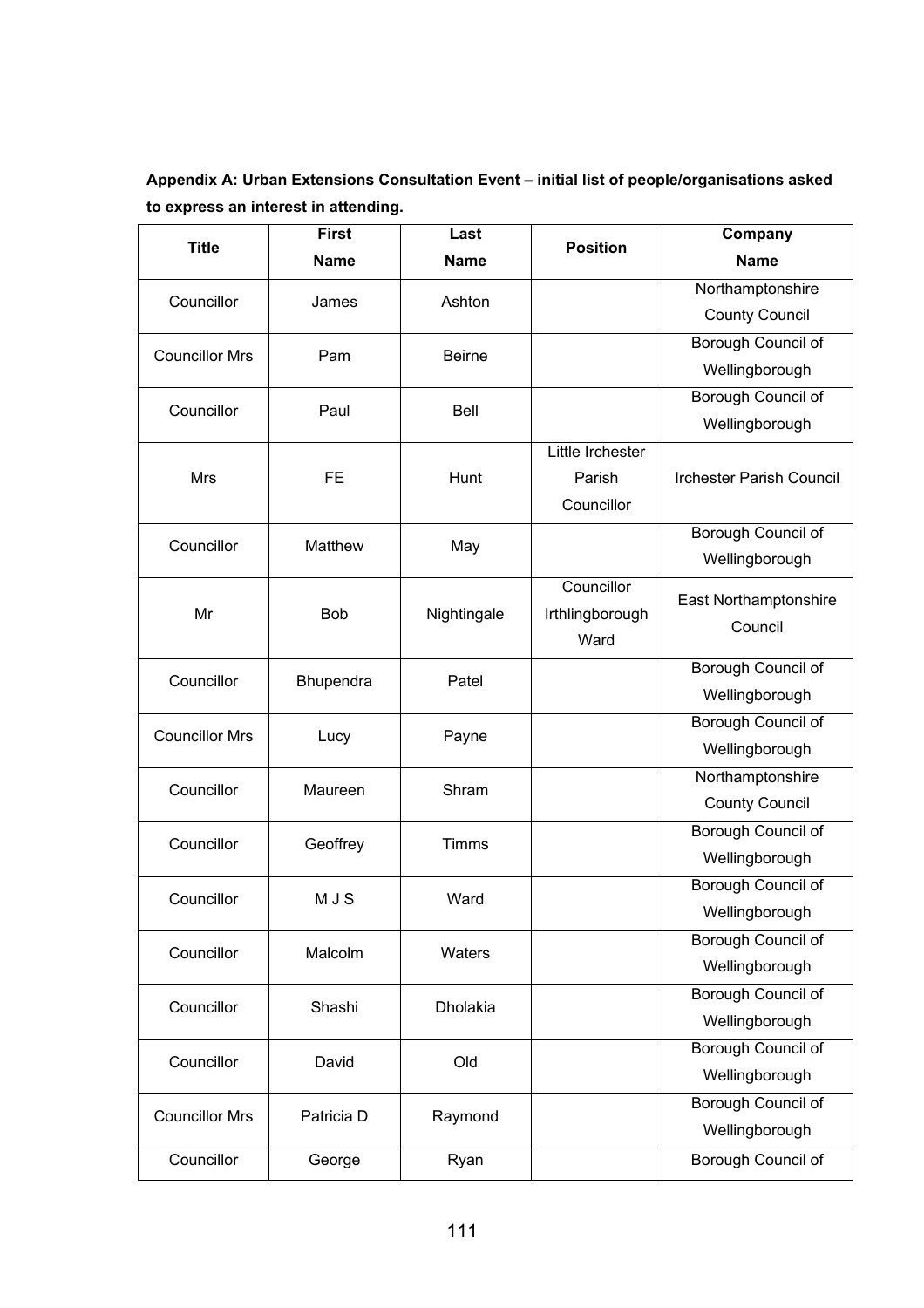|                       |              |               |               | Wellingborough                  |
|-----------------------|--------------|---------------|---------------|---------------------------------|
|                       |              |               |               | Borough Council of              |
| Councillor            | Tim          | Allebone      |               | Wellingborough                  |
| Councillor            | John         |               |               | Borough Council of              |
|                       |              | <b>Bailey</b> |               | Wellingborough                  |
| <b>Mrs</b>            | Emma         | <b>Baker</b>  | <b>Clerk</b>  | <b>Finedon Parish Council</b>   |
| Councillor            | P            | Cass          |               |                                 |
| Councillor            | Paul         | Crofts        |               | <b>Borough Council of</b>       |
|                       |              |               |               | Wellingborough                  |
| <b>Mrs</b>            | Nikki        | Daft          | <b>Clerk</b>  | <b>Irchester Parish Council</b> |
| Mr                    | $\mathsf{P}$ | Fraser        | <b>Clerk</b>  | <b>Rushden Town Council</b>     |
| Councillor            | Ken          | Harrington    |               | <b>Borough Council of</b>       |
|                       |              |               |               | Wellingborough                  |
| Councillor            | Eileen       | Higgins       | Leader of the | Borough Council of              |
|                       |              |               | Council       | Wellingborough                  |
| <b>Councillor Mrs</b> | Silvia       | Hobbs         |               | East Northants Council -        |
|                       |              |               |               | Irtlingborough Ward             |
| Mr                    | KD           | Hoier         | <b>Clerk</b>  | <b>Hardwick Parish Council</b>  |
| <b>Mrs</b>            | Κ            | Houlihan      | Clerk         | Little Harrowden Parish         |
|                       |              |               |               | Council                         |
| Mr                    | Α            | Johnson       | <b>Clerk</b>  | <b>Great Harrowden Parish</b>   |
|                       |              |               |               | Council                         |
| Councillor            | PA           | Jones         |               |                                 |
| Mrs                   | Susan        | Jurek-George  | <b>Clerk</b>  | <b>Wilby Parish Council</b>     |
| Councillor            | John         | Mann          |               | Borough Council of              |
|                       |              |               |               | Wellingborough                  |
| Mrs                   | AG           | MCLaven       | <b>Clerk</b>  | <b>Isham Parish Council</b>     |
| <b>Mrs</b>            | AG           | McLaven       | <b>Clerk</b>  | <b>Orlingbury Parish</b>        |
|                       |              |               |               | Council                         |
| Mr                    | Andrew Terry | Merry         |               | <b>Hardwick Parish Council</b>  |
| Councillor            | Peter        | Morrall       |               | Borough Council of              |
|                       |              |               |               | Wellingborough                  |
| Councillor            | Cyril W G    | Palmer        |               | <b>Borough Council of</b>       |
|                       |              |               |               | Wellingborough                  |
| Councillor            | Graham       | Sherwood      |               | <b>Borough Council of</b>       |
|                       |              |               |               | Wellingborough                  |
| Councillor            | David R      | Smith         |               | <b>Borough Council of</b>       |
|                       |              |               |               | Wellingborough                  |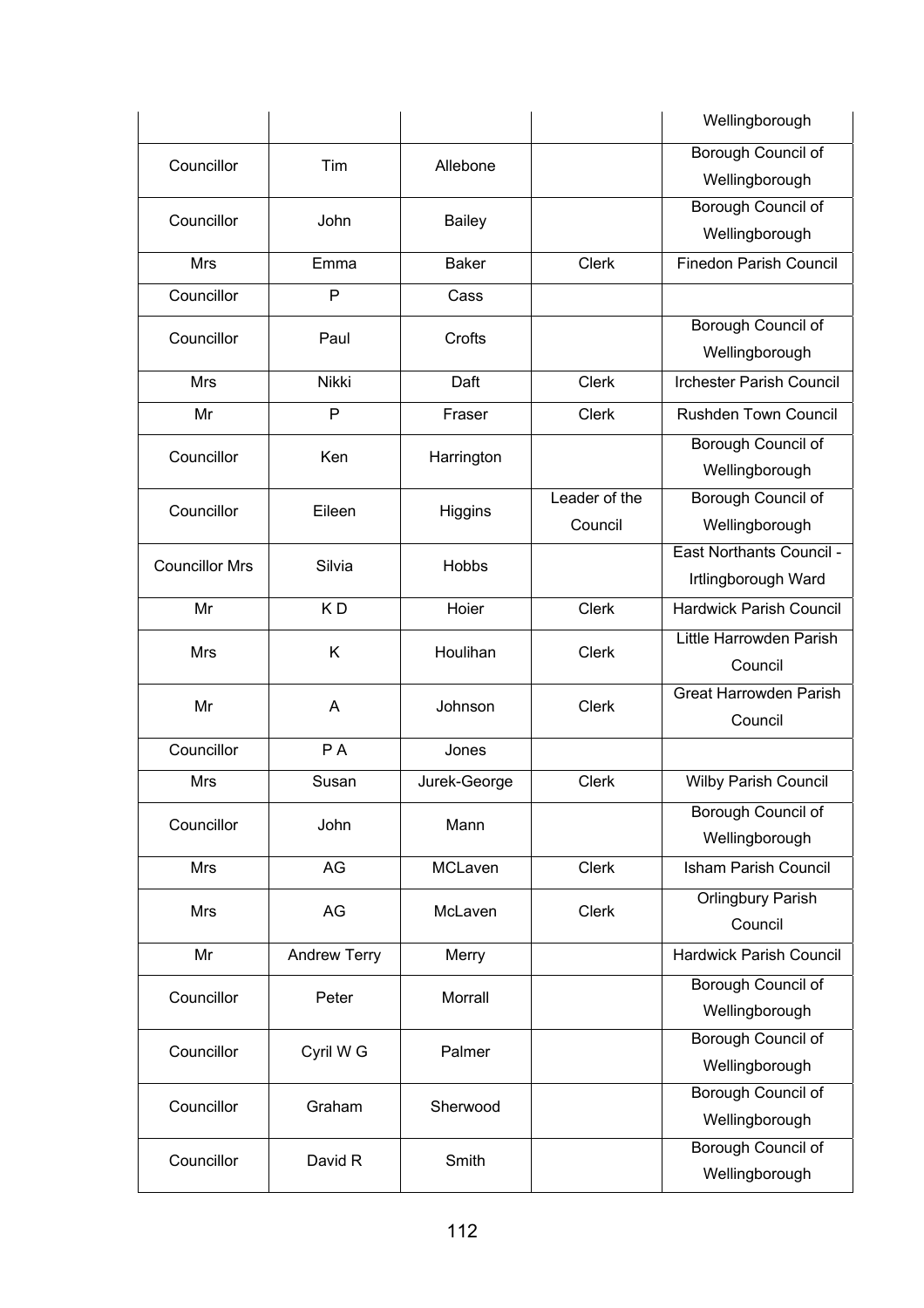| Ms         | Margaret   | Taylor         | Clerk                     | Irtlingborough Town<br>Council |
|------------|------------|----------------|---------------------------|--------------------------------|
| Councillor | Alan       | Warwick        |                           | <b>Borough Council of</b>      |
|            |            |                |                           | Wellingborough                 |
| Mr         | Paul       | Boatman        | Area Projects<br>Director | <b>Bovis Homes Ltd</b>         |
|            | Alfred     | <b>Buller</b>  |                           | <b>Bee Bee Developments</b>    |
| Mr         |            |                |                           | Ltd                            |
| Mr         | Aldred     | Drummond       |                           | <b>Bee Bee Developments</b>    |
|            |            |                |                           | Ltd                            |
|            |            |                | Managing                  |                                |
| Mr         | Mike       | Johnson        | <b>Director Central</b>   | <b>Bovis Homes Ltd</b>         |
|            |            |                | Region                    |                                |
|            |            |                |                           | <b>Bee Bee Developments</b>    |
| Mr         | Heneage    | Stevenson      |                           | Ltd                            |
| <b>Mrs</b> | Sue        | <b>Bateman</b> | Planning                  | <b>Borough Council of</b>      |
|            |            |                | Assistant                 | Wellingborough                 |
| Ms         | Carole     |                | Housing                   | <b>Borough Council of</b>      |
|            |            | Conway         | <b>Strategy Officer</b>   | Wellingborough                 |
|            |            |                | $\overline{C/O}$          | Wellingborough Town            |
| Mr         | David      | Cross          | Management                |                                |
|            |            |                | Suite                     | Centre Partnership             |
|            |            |                | Executive                 |                                |
|            |            | Entwistle      | Director -                | Borough Council of             |
| Mr         | <b>Bob</b> |                | Stronger                  | Wellingborough                 |
|            |            |                | Communities               |                                |
|            |            |                | Senior Planning           | Borough Council of             |
| Mr         | Mike       | Haybyrne       | Officer                   | Wellingborough                 |
|            |            |                | Executive                 |                                |
| Mr         | Joe        |                | Director -                | Borough Council of             |
|            |            | Hubbard        | Sustainable               | Wellingborough                 |
|            |            |                | Communities               |                                |
|            |            |                | Housing                   |                                |
| Ms         | Vicki      | Jessop         | Strategy                  | Borough Council of             |
|            |            |                | Manager                   | Wellingborough                 |
|            |            |                |                           | Wellingborough                 |
| Ms         | Kim        | Kelly          | Manager                   | <b>Volunteer Bureau</b>        |
| Ms         | Denise     | Marsdon        | Energy                    | Borough Council of             |
|            |            |                | Efficiency                | Wellingborough                 |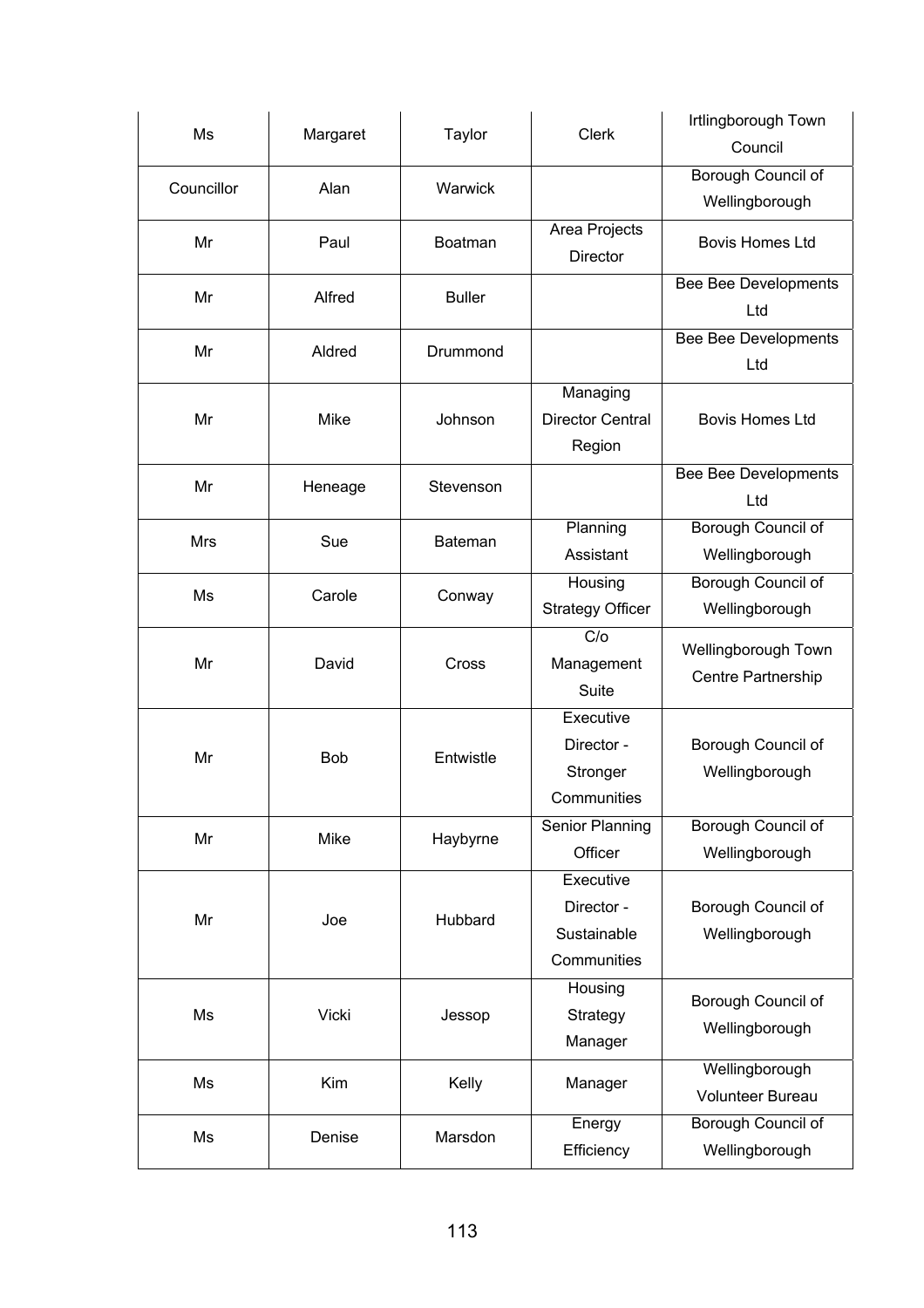|            |              |                 | Officer                |                           |
|------------|--------------|-----------------|------------------------|---------------------------|
|            |              |                 | Conservation           | The Wildlife Trust for    |
| Mr         | <b>Terry</b> | Smithson        | Officer                | Northamptonshire          |
| Mr         | Alex         |                 | Conservation           | Borough Council of        |
|            |              | Stevenson       | Officer                | Wellingborough            |
|            |              |                 | Economic               |                           |
| Ms         | Victoria     | Phillipson      | Development            | Borough Council of        |
|            |              |                 | Project Co-            | Wellingborough            |
|            |              |                 | ordinator              |                           |
| Mr         | Roy          | Pulling         |                        | Borough Council of        |
|            |              |                 |                        | Wellingborough            |
|            |              |                 | Corporate              |                           |
| Mr         | James        | Wilson          | Manager -              | Borough Council of        |
|            |              |                 | Sustainable            | Wellingborough            |
|            |              |                 | Development            |                           |
| Mr         | Hugh         | Fenton          | Chair                  | Wellingborough            |
|            |              |                 |                        | Partnership               |
| Mr         | Jason        | Longhurst       |                        | Northamptonshire          |
|            |              |                 |                        | <b>County Council</b>     |
| Mr         | Andrew       | Longley         | Planning               | North Northamptonshire    |
|            |              |                 | Manager                | Joint Planning Unit       |
|            |              |                 | Community              | Borough Council of        |
| Ms         | Carole       | Stephenson      | Development            | Wellingborough            |
|            |              |                 | Manager                |                           |
| Councillor | George       | Blackwell       |                        | Borough Council of        |
|            |              |                 |                        | Wellingborough            |
| Ms         | Helen        | Denton          |                        | Nortoft                   |
| Mr         | Paul         | Thompson        | Engineering            | <b>Borough Council of</b> |
|            |              |                 | Manager                | Wellingborough            |
| <b>Mrs</b> | Felicity     | Webber          | Landscape              | Borough Council of        |
|            |              |                 | Officer                | Wellingborough            |
| Mrs        | Lyn          | Martin-Bennison | <b>Chief Executive</b> | Borough Council of        |
|            |              |                 |                        | Wellingborough            |
| Mr         | David        | O'Neil          | Director               | Nortoft                   |
| Mr         | Trevor       | Watson          | Head of                | East Northamptonshire     |
|            |              |                 | Planning               | Council                   |
|            |              |                 | Head of                | Northamptonshire          |
| Mr         | Danny        | <b>Brennan</b>  | Regeneration &         | <b>County Council</b>     |
|            |              |                 | Partnerships           |                           |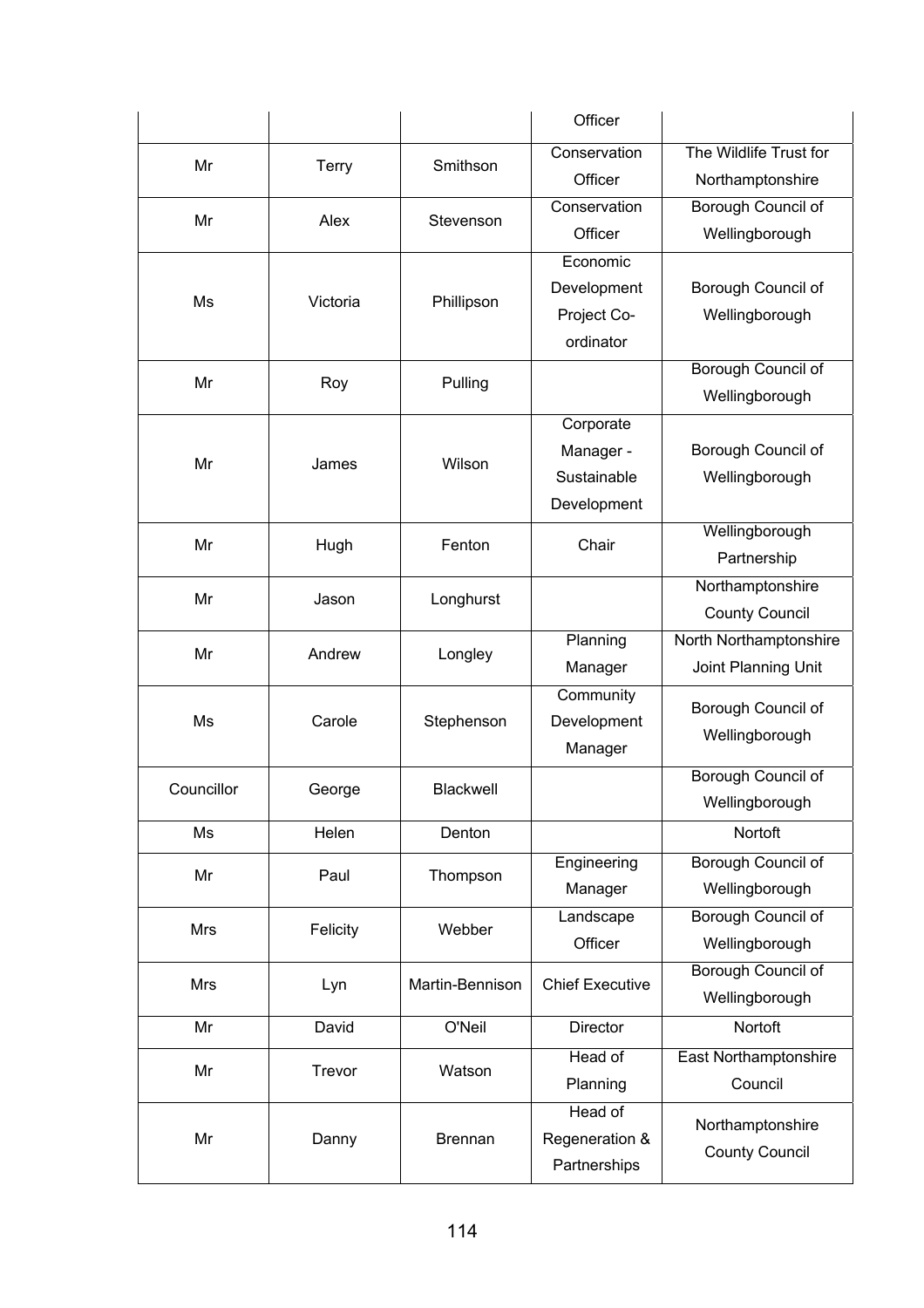| Mr         | Tom     | Callaghan      |                                               | Northamptonshire                          |
|------------|---------|----------------|-----------------------------------------------|-------------------------------------------|
|            |         |                |                                               | <b>County Council</b>                     |
| Ms         | Maureen | Cobbe          |                                               | Northamptonshire                          |
|            |         |                |                                               | <b>County Council</b>                     |
| Mr         | Alan    | Fitz           | Children &<br><b>Young Peoples</b><br>Service | Northamptonshire<br><b>County Council</b> |
| Ms         | Liz     | <b>Flores</b>  | Recreation                                    | Borough Council of                        |
|            |         |                | Officer                                       | Wellingborough                            |
|            |         |                | Environmental                                 |                                           |
| Mr         | Paul    | Gosling        | <b>Business</b>                               | Borough Council of                        |
|            |         |                | Development                                   | Wellingborough                            |
|            |         |                | Officer                                       |                                           |
|            |         |                | Head of                                       | Kettering Borough                         |
| Ms         | Cath    | Harvey         | Planning                                      | Council                                   |
|            |         |                | Services                                      |                                           |
|            |         |                | Senior                                        | Borough Council of                        |
| Mr         | David   | Haynes         | Environmental                                 | Wellingborough                            |
|            |         |                | <b>Health Officer</b>                         |                                           |
|            |         |                | Principal                                     | Borough Council of                        |
| Mr         | Mike    | Kilpin         | Development                                   | Wellingborough                            |
|            |         |                | <b>Control Officer</b>                        |                                           |
| Councillor | L       | Lawman         |                                               | Borough Council of                        |
|            |         |                |                                               | Wellingborough                            |
| Mr         | Jethro  | Punter         | Community                                     | Northamptonshire                          |
|            |         |                | Engineer                                      | <b>County Council</b>                     |
| Mr         | Colin   | Ray            |                                               | <b>East Northamptonshire</b>              |
|            |         |                |                                               | Council                                   |
| Councillor | John E  |                |                                               | Borough Council of                        |
|            |         | Saxby          |                                               | Wellingborough                            |
| Mr         | Robert  | Vaughan        | Property                                      | Borough Council of                        |
|            |         |                | Manager                                       | Wellingborough                            |
|            |         |                |                                               | <b>East Midlands Housing</b>              |
| Ms         | Edna    | <b>Bradley</b> |                                               | Association                               |
| Ms         | Deberah | Lewis          |                                               | <b>Black Solutions Ltd</b>                |
| Mr         | Martin  | Potts          |                                               | <b>GOEM</b>                               |
|            |         |                | <b>Network</b>                                |                                           |
| Mr         | Jay     | Surti          | Strategy                                      | <b>Highways Agency</b>                    |
|            |         |                | Manager                                       |                                           |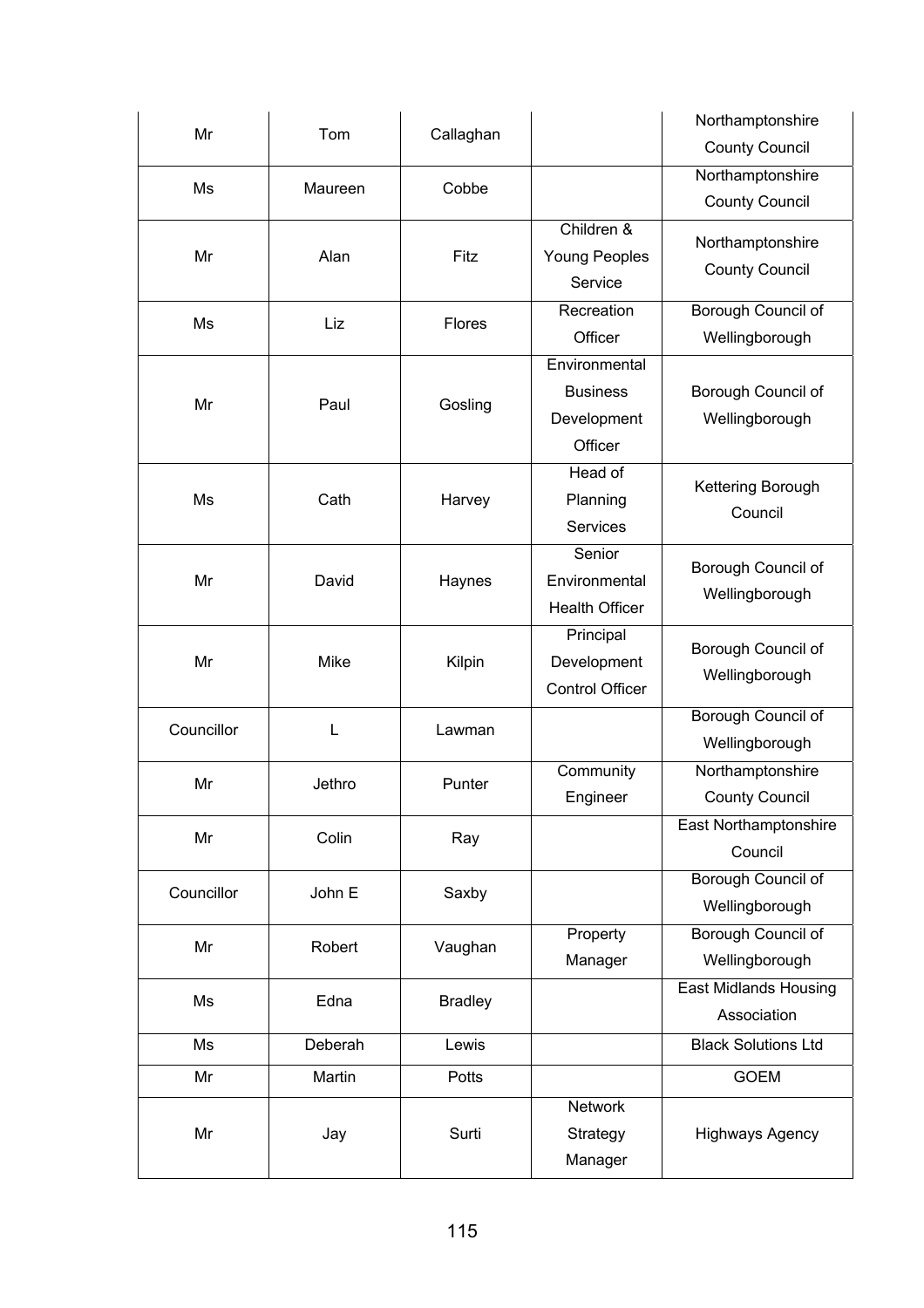|    |             |               | Northamptonshi                                                  |                                                                    |
|----|-------------|---------------|-----------------------------------------------------------------|--------------------------------------------------------------------|
|    |             |               | re                                                              |                                                                    |
| Ms | Purnima     | Wilkinson     |                                                                 | <b>Housing Corporation</b>                                         |
| Mr | <b>Mick</b> | Galey         | Developer<br>Account<br>Manager                                 | Anglian Water Services<br>Ltd                                      |
| Mr | Dean        | Skrabania     |                                                                 | The Countryside Agency                                             |
| Mr | John        | Kinloch       | Community<br>Safety Officer                                     | Northamptonshire Police                                            |
| Mr | <b>Bob</b>  | Purser        | Churches<br>Officer for New<br>Communities                      | Northamptonsire<br>Churches                                        |
| Mr | Paul        | Hunt          |                                                                 | <b>Environment Agency</b>                                          |
| Mr | James       | Freeman       | Managing<br><b>Director</b>                                     | Stagecoach East                                                    |
| Mr | <b>Nick</b> | Tribe         | Conservation<br>Officer                                         | <b>English Nature</b>                                              |
| Ms | Hilary      | Ward          |                                                                 | Wellingborough Library                                             |
| Mr | David       | Campbell      |                                                                 | Northamptonshire<br><b>Heartlands Primary Care</b><br>Trust        |
| Ms | Lindsay     | Fisher        | <b>Capital Planning</b><br>(Primary Care)<br>Manager            | Northamptonshire<br><b>Heartlands Primary Care</b><br><b>Trust</b> |
| Mr | Keith       | Allsop        |                                                                 | <b>CPRE</b>                                                        |
| Ms | Louise      | <b>Battye</b> |                                                                 | Tresham Institute of<br>Further and Higher<br>Education            |
| Dr | Carey       | <b>Bennet</b> | Head of<br>Education,<br>Strategic<br>Planning &<br>Partnership | Northamptonshire<br><b>County Council</b>                          |
| Mr | G           | <b>Brown</b>  | <b>Technical &amp;</b><br>Operations<br>Manager                 | The Castle                                                         |
| Ms | Margaret    | Charles       |                                                                 | Wellingborough Afro-<br><b>Caribbean Association</b>               |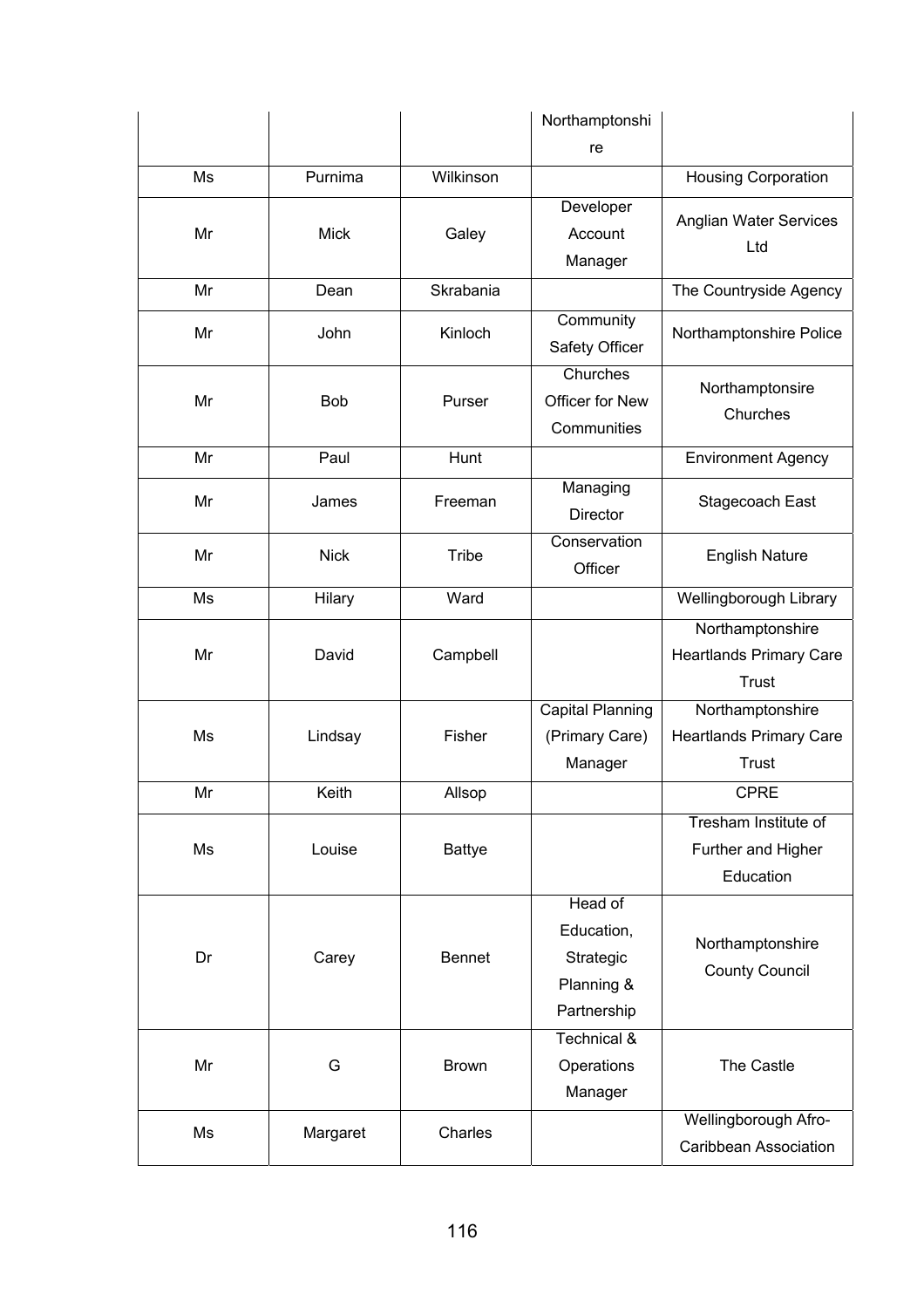| Mr        | Paul         | Cronk        |                     | <b>House Builders</b>       |
|-----------|--------------|--------------|---------------------|-----------------------------|
|           |              |              |                     | Federation                  |
| Mr        | David        | Edsall       |                     | <b>CPRE</b>                 |
| Mr        | John         | Everley      |                     | Leicester Housing           |
|           |              |              |                     | Association                 |
| Mr        | lan          | Greenshields | Wellingborough      |                             |
|           |              |              | Police              |                             |
|           |              |              | <b>Business</b>     |                             |
| Mr        | Kim          | Hackett      | Development         | <b>British Telecom</b>      |
|           |              |              | Manager             |                             |
|           |              |              | Operations          |                             |
| Mr        | <b>Brian</b> | Hadden       | Manager -           | Stagecoach in Northants     |
|           |              |              | Kettering and       |                             |
|           |              |              | Corby               |                             |
| Mr        | Gerry A      | Hamilton     | Managing            | Northern Trust Co Ltd       |
|           |              |              | Director            |                             |
| Mr        | Malcolm      | Holmes       | Area Station        | <b>Midland Mainline</b>     |
|           |              |              | Manager             |                             |
|           |              |              | Sustainable         |                             |
| Ms        | Louise       | Johnson      | Development         | <b>Environment Agency</b>   |
|           |              |              | Projects            |                             |
|           |              |              | Manager             |                             |
| Mr        | Tom          | Lambshead    | <b>Town Planner</b> | <b>Network Rail</b>         |
| Mr        | Peter        | Lawrence     |                     | <b>SITA (Nene Valley</b>    |
|           |              |              |                     | Waste Ltd)                  |
| Ms        | Callie       | Lister       |                     | Friends of the Earth        |
| Ms        | Dvija        | Mehta        |                     | Wellingborough Black        |
|           |              |              |                     | Consortium                  |
| Ms        | Gabrille     | Moran        | Youth Forum         | Youth Forum                 |
|           |              |              | Co-ordinator        |                             |
|           |              |              | Wellingborough      |                             |
| Inspector | Philip       | Osborne      | <b>East Sector</b>  | Northamptonshire Police     |
|           |              |              | Inspector           |                             |
| Ms        | Ann          | Plackett     |                     | English Heritage            |
| Ms        | Marie        | Rose         |                     | Northamptonshire Fire &     |
|           |              |              |                     | <b>Rescue Service</b>       |
| Ms        | Anjona       | Roy          |                     | Wellingborough Black        |
|           |              |              |                     | Consortium                  |
| Mr        | Keith        | Rutherford   | Shift Officer       | <b>Two Shires Ambulance</b> |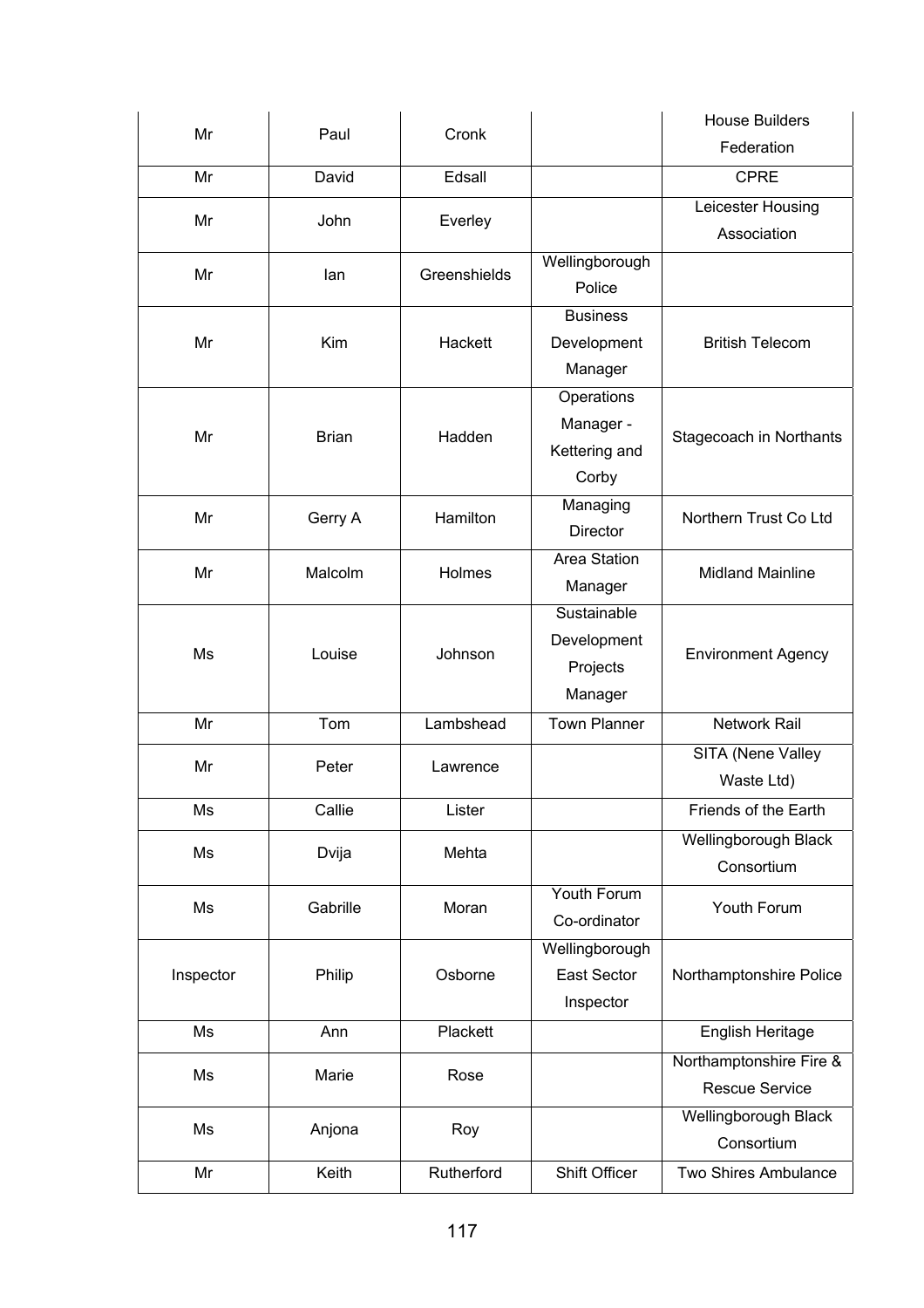|            |              |               |                                       | <b>NHS Trust</b>                                  |
|------------|--------------|---------------|---------------------------------------|---------------------------------------------------|
|            | Biljana      | Savic         | Enabling<br>advisor                   | CABE                                              |
| Mr         | William      | Thallon       | <b>Head Teacher</b>                   | Wrenn School                                      |
| Mr         | <b>Barry</b> | Thorpe        | Town & Country<br>Planning<br>Advisor | <b>Network Rail</b>                               |
| Mr         | Mark         | Turner        | Commercial<br>Director                | Stagecoach East                                   |
| Mr         | J            | Welsh         | Chairman                              | Wellingborough Taxi<br><b>Drivers Association</b> |
|            |              |               |                                       | <b>Ability Northants</b>                          |
| Mr & Mrs   |              | Swigciski     |                                       |                                                   |
| Mrs        | Judith       | Thompson      | The Farm                              | <b>Wellingborough Civic</b><br>Society            |
| Ms         | Yvonne       | <b>Blood</b>  | Chairperson                           | <b>Furnace Lane Action</b><br>Group               |
| Mr & Mrs   |              | Gardiner      |                                       |                                                   |
| Mr         | John         | Adkins        |                                       |                                                   |
| Mr         | Peter        | Bone MP       |                                       |                                                   |
| <b>Mrs</b> | Jenny        | Dixon         |                                       |                                                   |
| Mr & Mrs   | B            | Shirley       |                                       |                                                   |
| Mr & Mrs   |              | Sumner        |                                       |                                                   |
| Mr         | Richard      | Bowden        | Land &<br>Development<br>Consultant   | Bowden Land                                       |
| Mr         | David        | Clifton       |                                       | <b>Cliftons Property</b><br>Consultants           |
| Mr         | Andrew       | Hiorns        |                                       | David Lock Associates                             |
| Mr         | Andreas      | Markides      |                                       | Colin Buchannan and<br>Partners                   |
| Mr         | <b>Bob</b>   | <b>Rivers</b> | Planning<br>Director                  | <b>Bovis Homes Ltd</b>                            |
| Mr         | Mark         | Rose          | Associate                             | Derek Lovejoy<br>Partnership Ltd                  |
| Mr         | Graham       | Stanton       |                                       | Hampton Brook Ltd                                 |
| <b>MR</b>  | Andy         | Williams      |                                       | Derek Lovejoy                                     |